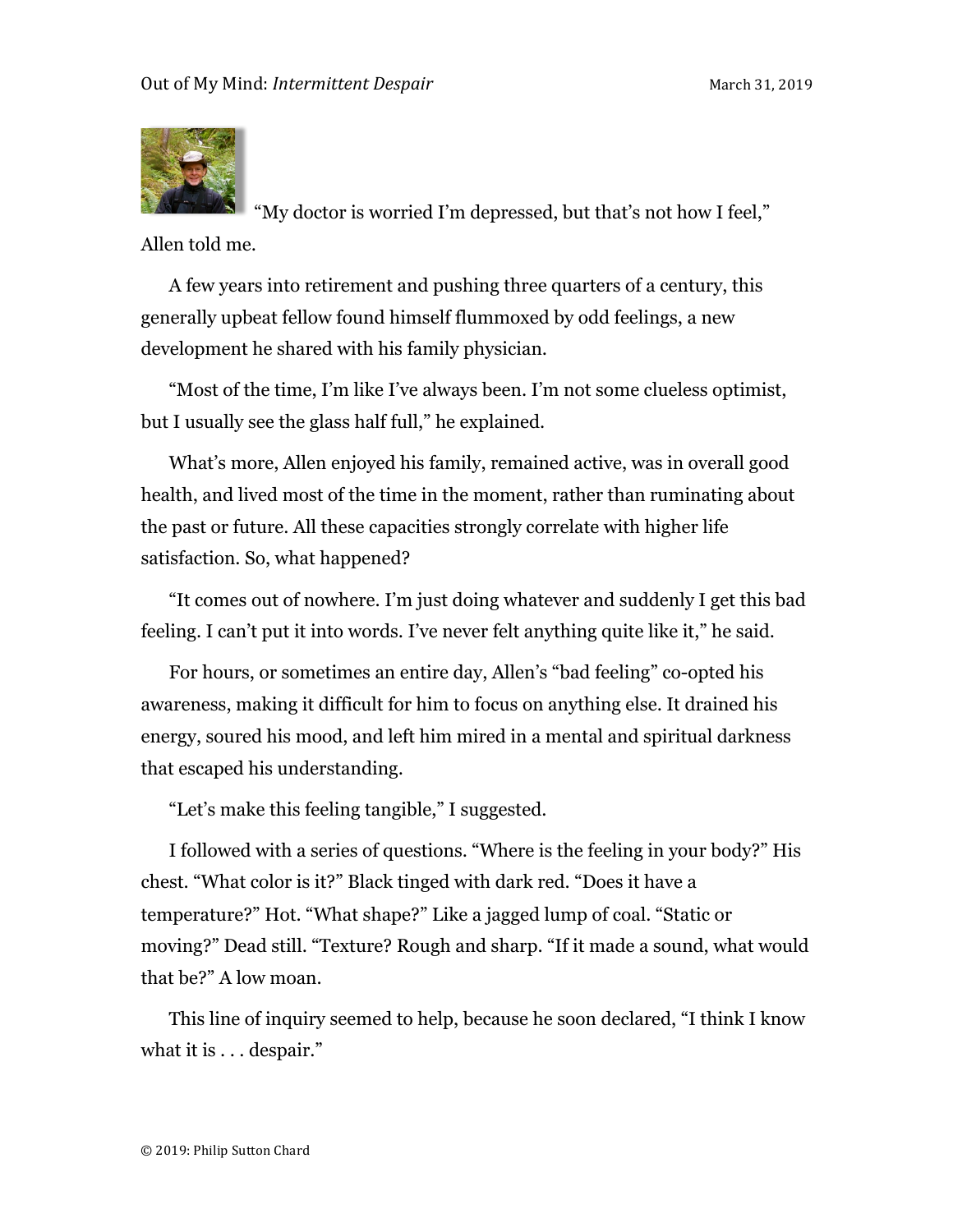Throughout his life, Allen never considered the big questions of the "What's it all about?" variety, including musings about existence, death and meaning. So, when recent experience imposed on him a growing awareness of his impermanence and the capricious nature of events, he was unprepared. Previously blessed with few personal losses, the vagaries of our entropic universe simply hadn't crossed his mind.

"Who died?" I asked, surmising that was a key trigger.

"My parents, last year. Both in a few weeks of each other. Dad had a coronary, and after that, Mom just didn't want to live. Died in her sleep," he said.

As one would expect, Allen experienced sadness and grief over these losses, but this eventually passed, and he didn't become mired in depression. However, months later, without warning, his episodes of despair emerged.

"It leaves me wondering just what all this is for or whether it even matters," he said, referring to life itself. "Everything ends, nothing lasts, and when I'm in this state of mind, it all seems pointless."

There were significant differences between Allen's nameless dread and standard issue depression. Most prominently, it was episodic, not persistent. When not in its grip, he regained his customary frame of mind, one affording him a measure of optimism, hopefulness and life satisfaction.

Together, we crafted a strategy for addressing his intermittent trepidation. This incorporated much more time in nature (he was an indoor sort), which assuages angst through its beauty, balance and life energy. Also, he began a gratitude journal, which focused his awareness on the goodness in his life, and limited his exposure to bad news via the media. Finally, he used carefully selected music to uplift his spirit.

There is no "cure" for the dread that visited Allen. The ephemeral nature of existence, populated as it often is with losses, suffering and decline, is one of those facts of life we can't shoo away with denial and glib psychological nostrums.